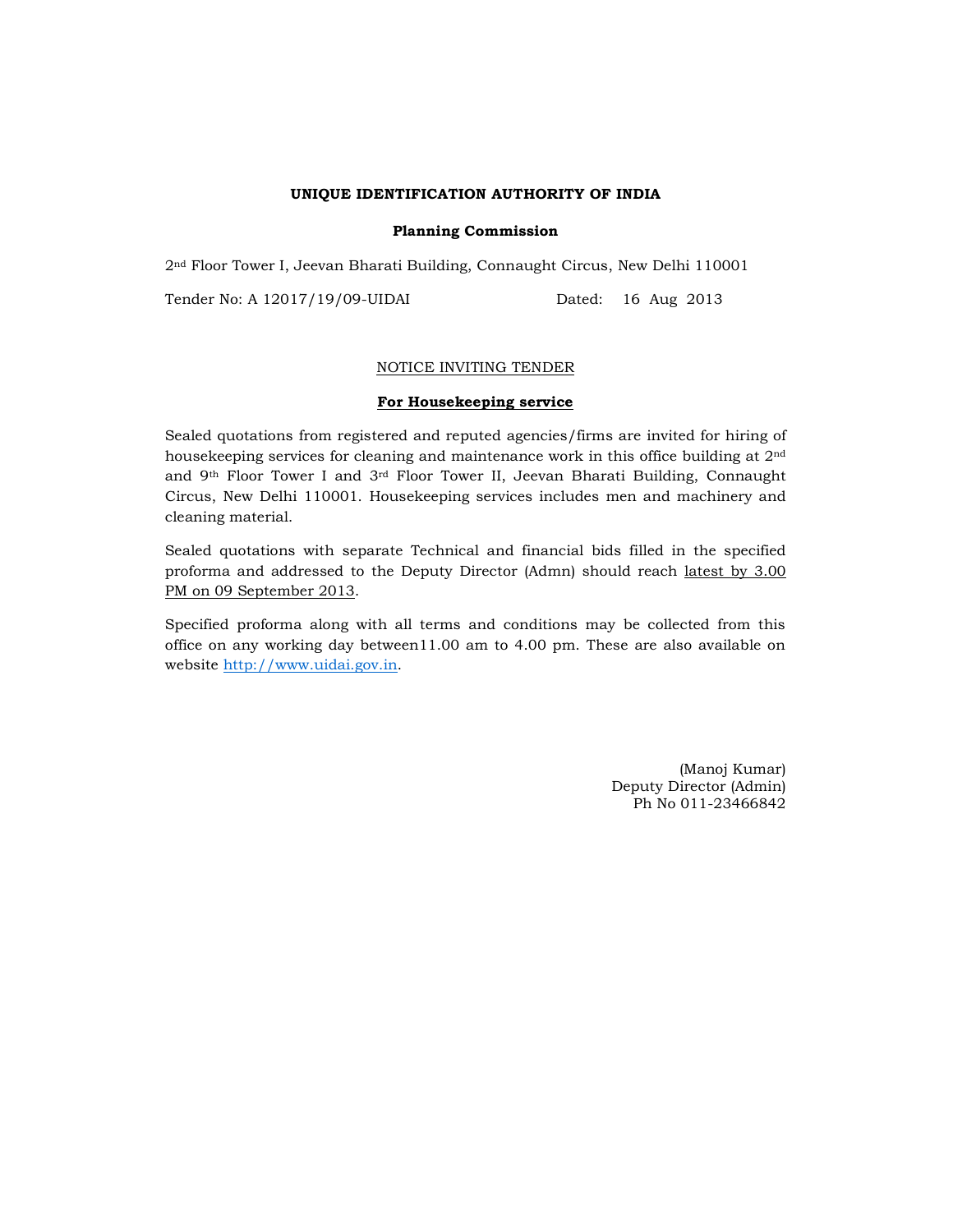## OFFICE OF THE UNIQUE IDENTIFICATION AUTHORITY OF INDIA

#### PLANNING COMISSION

2nd Floor Tower I, Jeevan Bharati Building, Connaught Circus, New Delhi 110001

Tender No: A 12017/19/09-UIDAI Dated: 16 Aug 2013

#### NOTICE INVITING TENDER

Sealed quotations from registered and reputed agencies/firms are invited for hiring of housekeeping services for cleaning and maintenance work in this office building at 2nd and 9th Floor Tower I and 3rd Floor Tower II, Jeevan Bharati Building, Connaught Circus, New Delhi 110001. Housekeeping services shall be hired by this office from the firm for men and machinery required for cleaning, along with cleaning material.

Sealed quotations with separate Technical and financial bids filled in the specified proforma and addressed to the Deputy Director (Admn), Office of the Unique Identification Authority of India, 2nd Floor Tower I, Jeevan Bharati Building, Connaught Circus, New Delhi 110001 should reach latest by 3.00 PM on 09th September 2013. Quotations received after the stipulated date and time will not be entertained.

The top of the envelop should be clearly superscribed "Tender for hiring of House Keeping Services in UIDAI New Delhi". The tender must be accompanied with a demand draft of Rs 50,000/- (Rs Fifty Thousand Only) for EMD and Rs 1000/- (Rupees One thousand only) for tender fee in favour of PAO, UIDAI, New Delhi.

Specified proforma alongwith all terms and conditions may be collected from Office of the Unique Identification Authority of India, 2nd Floor Tower I, Jeevan Bharati Building, Connaught Circus, New Delhi 110001 on any working day between11.00 am to 4.00 pm. These are also available on website http://www.uidai.gov.in.

The Technical Bids shall be opened first in the Meeting room of the undersigned at Jeeven Bharati Building at 3.30 pm on 09 September 2013 by the Committee authorized by this office and in the presence of such tenderers who may wish to be present. The financial Bids of only those tenderers whose Technical Bids have been accepted by the Office of the Unique Identification Authority of India, shall be opened at the same venue on 23 September 2013 at 3.00 pm by the Committee authorized by the this office and in the presence of those who wish to be present. The Competent Authority reserves the rights to reject any or all the quotations without assigning any reason.

> (Manoj Kumar) Deputy Director(Admin) UIDAI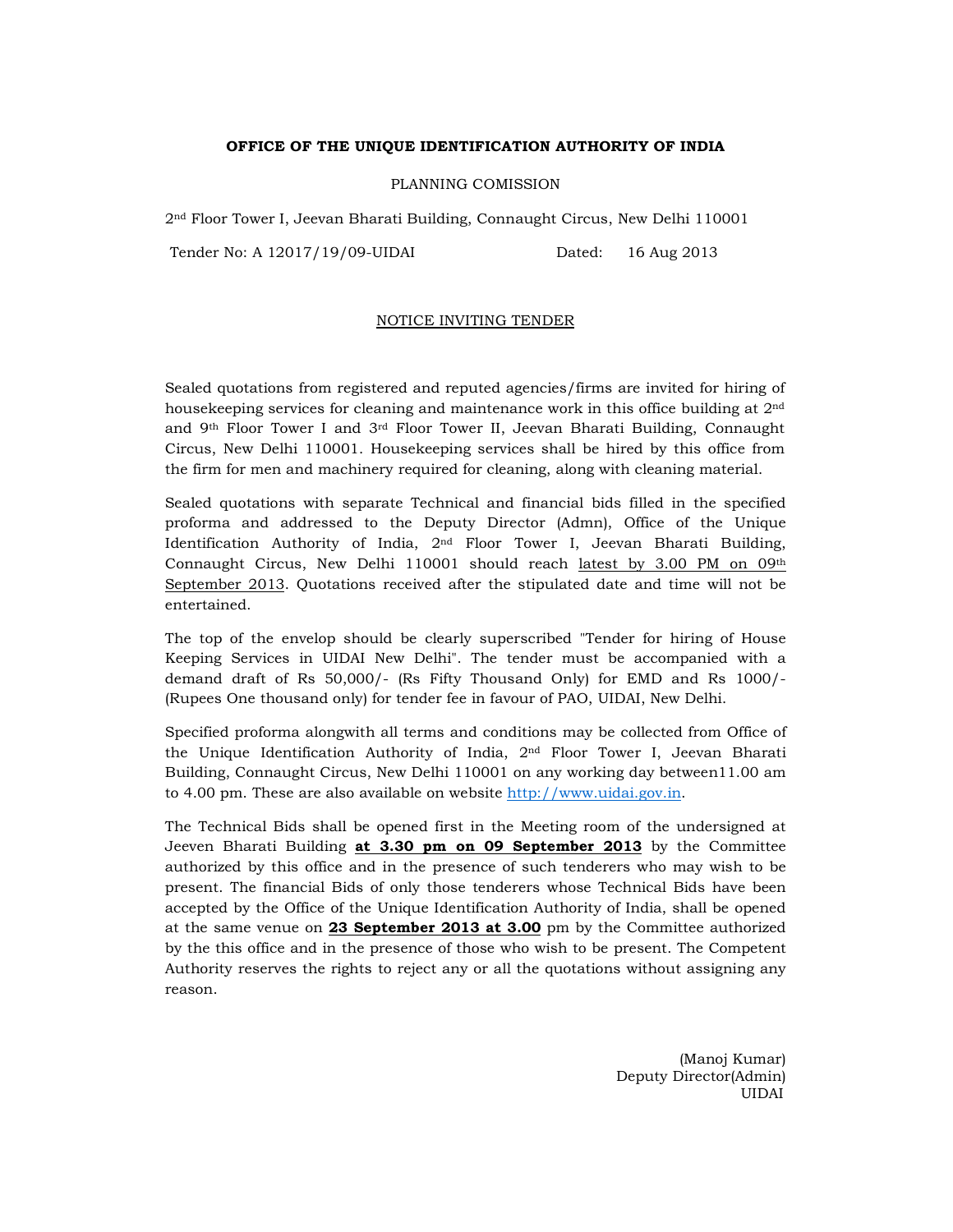Annexure - I

#### UNIQUE IDENTIFICATION AUTHORITY OF INDIA

2nd Floor Tower I, Jeevan Bharati Building, Connaught Circus, New Delhi 110001

Tender No. - A 12017/19/09-UIDAI Dated : 16 Aug 2013

## GENERAL TERMS AND CONDITIONS

- 1. The office of the Unique Identification Authority of India shall be hiring the mechanized housekeeping services for its office building at  $2<sup>nd</sup>$  Floor & 9<sup>th</sup> Floor Tower I and 3rd Floor Tower II, Jeevan Bharati Building, Connaught Circus, New Delhi 110001.
- 1.1 The firms shall recommend machineries, of reputed, well-known brand, along with the men as per the details given in Annexure-III.
- 1.2 The details of all the machineries shall be furnished by the firm in the technical bid as per details given in the technical parameters.
- 2. Details of housekeeping jobs in the office building shall be as under:
- 2.1 Sweeping office rooms, conference and committee rooms, canteen, or in other words, all the locations of the office building (as per the location of the office).
- 2.2 Sweeping, washing, scrubbing, polishing, crystallization and swabbing etc of the verandas, floors, rooms / halls, vestibules and staircase, and any other location of the building.
- 2.3 Cleaning, washing latrines, bathrooms, urinals etc.
- 2.4 Dusting and cleaning of the furniture, doors, windows etc.
- 2.5 Clearance of garbage etc.
- 2.6 Plumbing
- 2.7 Any other job assigned by the competent authority.
- 3. **Parties:** The parties to the Contract are the contractor (the tenderer to whom the work has been awarded) and the Office of the Unique Identification Authority of India, New Delhi.
- 3.1 Addresses: For all purposes of the contract including arbitration there under, the address of the contractor mentioned in the tender shall be final unless the contractor notifies a change of address by a separate letter sent by registered post with acknowledgement due to the Office of the Unique Identification Authority of India. The contractor shall be solely responsible for the consequences of any omission or error to notify change of address in the aforesaid manner.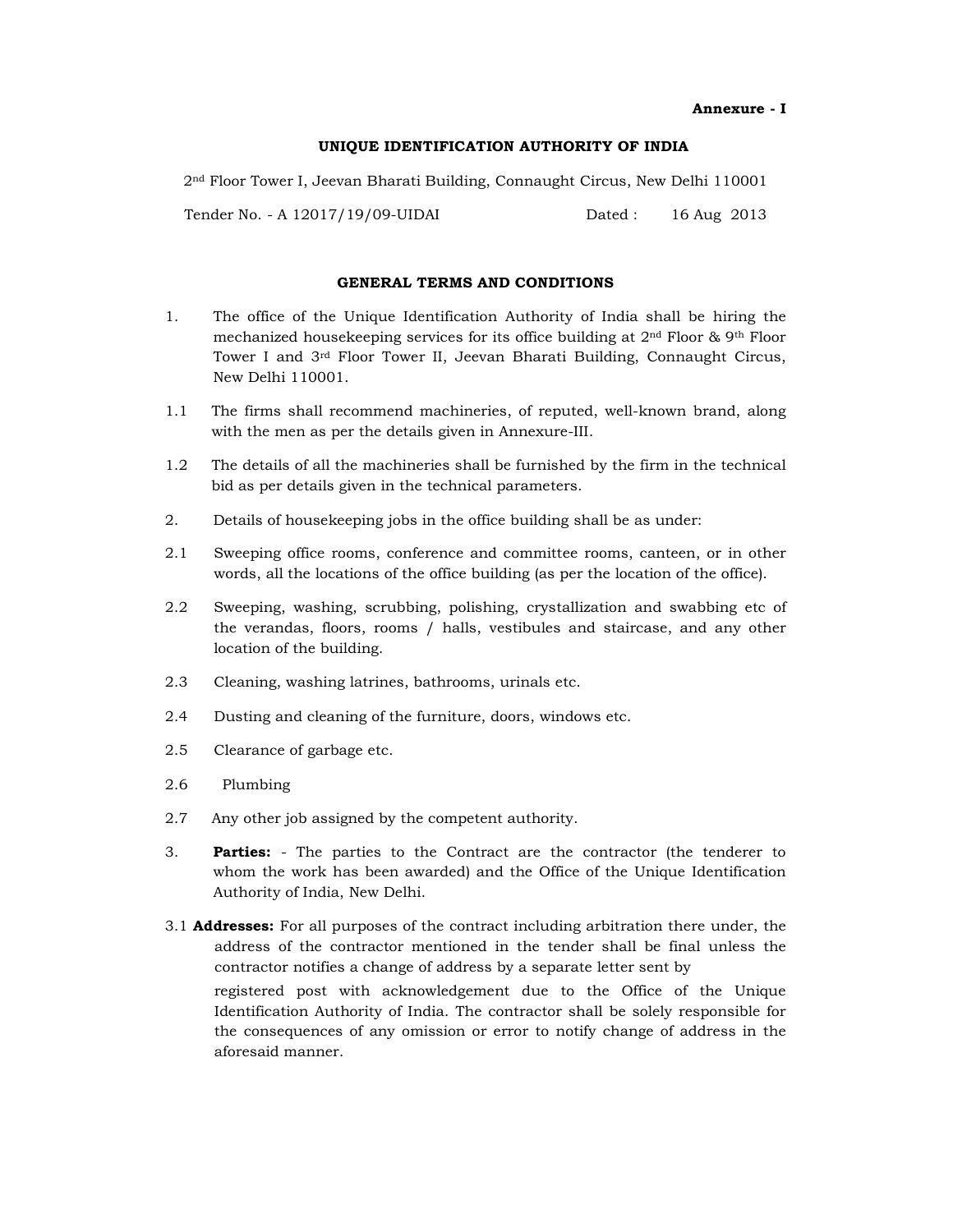- 4. **Earnest Money:** Earnest Money of Rs. 50,000/- (Rupees Fifty thousand only) in the form of Demand Draft of any nationalized bank must be deposited by bidders along with their duly filled tenders documents. The Demand Draft and tender fee shall be in favour of PAO, UIDAI, New Delhi
- 4.1 Tenderer shall not be permitted to withdraw his offer or modify the terms and conditions thereof. In case the tenderer fails to observe and comply with the stipulations made herein or backs out after quoting the rates, the aforesaid bank guarantee will be forfeited to the Government.
- 4.2 The tenders without Earnest Money and tender fee will be summarily rejected.
- 4.3 No claim shall lie against the Government / Department in respect of erosion in the value or interest on the amount of earnest money deposit or security deposit.

## 5. Preparation and submission of Tender:

The tender should be submitted in two parts namely, Technical Bid (in form given in Annexure-III) along with Earnest Money Deposit and Financial Bid (in form given in Annexure-IV) and each should be kept in a separate wax sealed cover. Both the bids should be kept in another sealed cover addressed to the undersigned. The outer envelope containing wax sealed cover should bear the address, Tender Number and date, subject of tender, date and time of opening of the same. The inner envelopes should be super scribed with Tender Number, subject of Tender, whether the envelope is containing "Technical Bid" or "Financial Bid" and date of opening of tender. In case on non-compliance of this, the bid will be rejected and not taken in to consideration.

5.1. Signing of Tender: Individual signing the tender or other documents connected with contract must specify whether he signs as:-

a) "Sole proprietor" of the Concern or constituted attorney of such sole proprietor.

b) Partner of the firm, if it be a partnership firm, in which case he must have authority to execute contracts on behalf of the firm and to refer to arbitration disputes concerning the business of the partnership either by virtue of the partnership agreement or by a power of attorney duly executed by the partners of the firm.

c) Director or principal officer duly authorized by the Board or Directors of the Company, if it is a Company.

N.B.

(1) In case of partnership firms, a copy of the partnership agreement, or general power of attorney duly attested by a Notary Public, should be furnished on stamped paper duly sworn of affirmed by all the partners admitting execution of the partnership agreement or the general power of attorney. The attested copy of the certificate of registration of firm should also be enclosed along with the tender.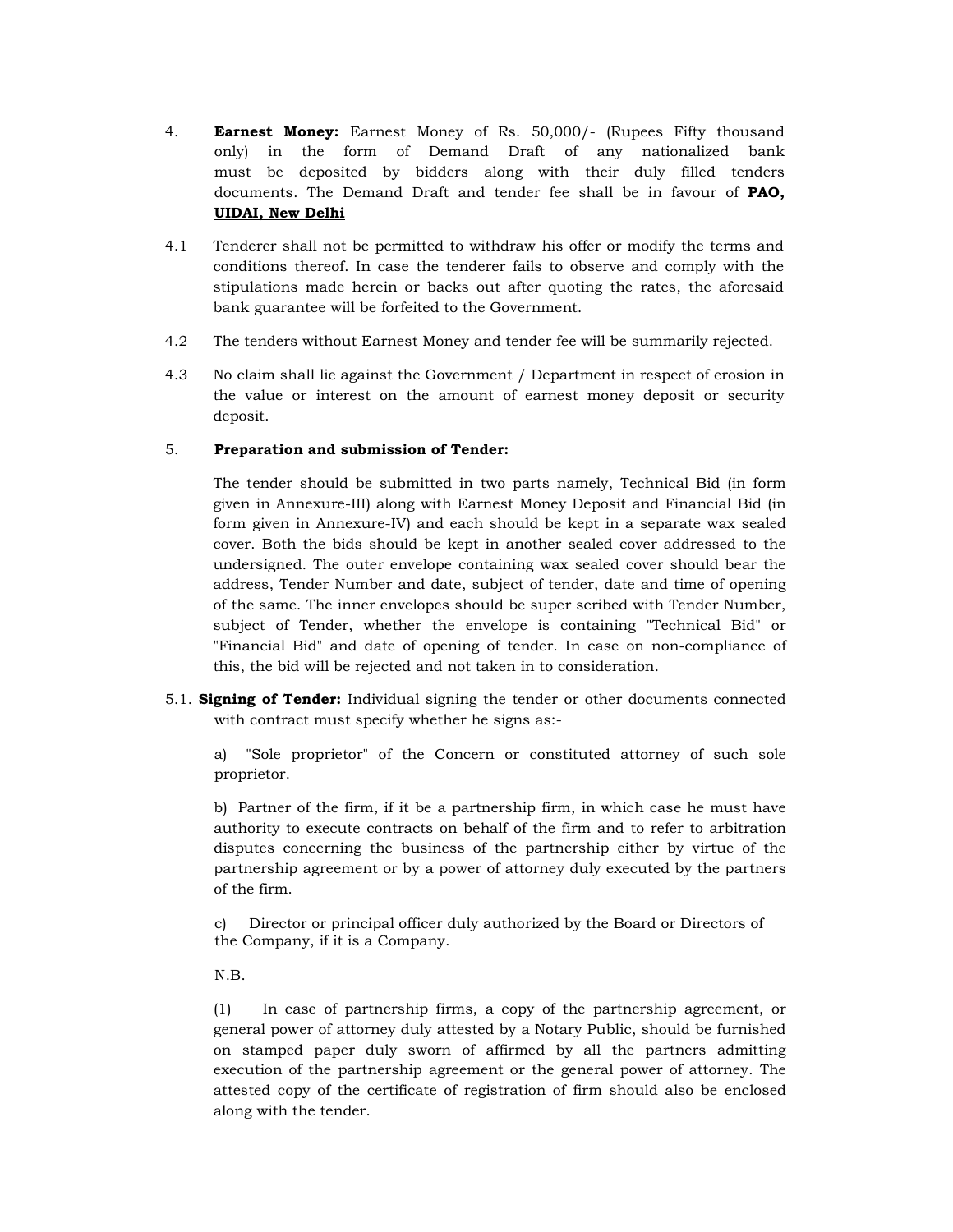(2) In the case of partnership firms, where no authority to refer disputes concerning the business of partnership firm has been conferred on any parties the tender and all other related documents must be signed by all partners of the firm.

(3) A person signing the tender form or any documents forming part of the tender on behalf of another person should have an authority to bid such other person and if, on enquiry it appears that the persons so signing had no authority to do so, the Office of the Unique Identification Authority of India may, without prejudice cancel the contract and hold the signatory liable for all costs, consequences and damages under the civil and criminal remedies available.

(4) The tenderer should sign and affix his/his firm's stamp at each page of the tender and all its Annexures as the acceptance of the offer by the tenderer will be deemed as a contract and no separate formal contract will be drawn. **NO** PAGE SHOULD BE REMOVED/DETACHED FROM THIS TENDER DOCUMENT. (This sub-clause will not be applicable in cases where signing of a separate agreement is considered by the Unique Identification Authority of India necessary.

- 6. Technical Bid: The Technical bid should be submitted in form given in Annexure-III along with the Demand Draft of Rs. 50,000/ along with registration particulars, copy of PAN Number issued in favour of the firm, and other information sought for in the Annexure-II.
- 7. Financial Bid: The Financial Bid should be submitted in the form given in Annexure-IV in a separate sealed cover kept inside the main cover. The financial Bids of those tenderers who are found technically fit, will be opened on a specified date and time. A duly constituted Tender Evaluation Committee (TEC) will evaluate the Financial Bids.
- 7.1 Terms of payment as stated in the Tender Documents shall be final.
- 7.2 At the time of payment of bills, the taxes liable to be deducted, if any, shall be deducted at source as per Government rules and guidelines as may be prevailing at the time of payment.

## 8. Validity of the Bids:

The bids shall be valid for a period of 180 days from the date of opening of the tenders.

#### 9. Opening of Tender:

The tenderer is at liberty either himself or authorize, not more than one representative to be present at the opening of the tender. The representative attending the opening of the tender on behalf of the tenderer should bring with him a letter of authority from the tenderer and proof of identification.

10. Criterion for Evaluation of Tender: The Technical Bids will be opened by a committee authorized by the competent authority at 3.00 PM on  $0.94<sup>h</sup>$ September 2013 in the office of UIDAI, in the presence of such tenderers who may wish to be present.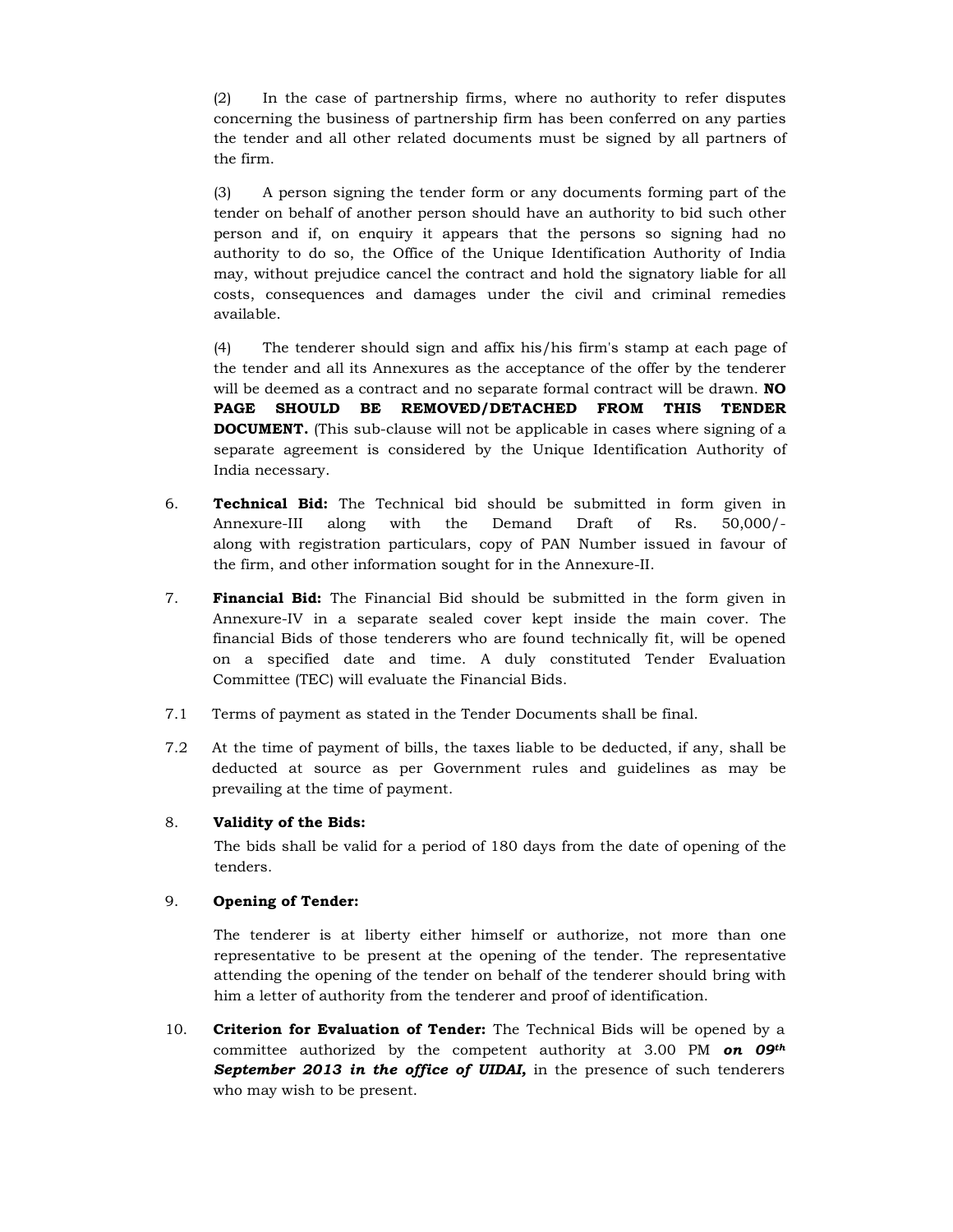- 10.1 The Financial Bids of only those tenderers will be opened at 3.00 pm on  $23<sup>rd</sup>$ September 2013 whose Technical Bids have been accepted by the Office. These will be opened in the presence of those tenderers whose Technical Bids are accepted and who wish to be present.
- 10.2 The contract shall commence from the date of consent of the firm to the terms and conditions. Initially, the contract will be for one year extendable upto additional one year, if performance/services are found satisfactory on review after one year. The contract so awarded can be terminated by the Office of the Unique Identification Authority of India at any time without any notice or conveying any reason therefore.
- 11. Right of Acceptance: The Office of the Unique Identification Authority of India reserves all rights to reject any tender including of those tenderers who fail to comply with the instructions without assigning any reason whatsoever and does not bind itself to accept the lowest or any specific tender. The decision of the Competent Authority of the Office of the Unique Identification Authority of India in this regard shall be final and binding.
- 11.1 Any failure on the part of the contractor to observe the prescribed procedure and any attempt to canvass for the work will prejudice the contractor's quotation.
- 12. **Communication of Acceptance:** Successful Tenderer will be informed of the acceptance of their tender.
- 13. Security Deposit: The successful tenderer shall furnish Bank Guarantee of Rs. 2,50,000/- (Rupees Two lakh fifty thousand only) or 5% of the total contract value whichever is more in favour of PAO, UIDAI, New Delhi towards Security Deposit within 7 days from the date of acceptance of the tender.
- 13.1 The Bank Guarantee can be forfeited by order of the competent authority of the Office of the Unique Identification Authority of India in the event of any breach or negligence or non-observance of any terms/condition of contract or for unsatisfactory performance or for non-acceptance of the work order. On expiry of the contract, such portion of the said Bank Guarantee as may be considered by the Office of the Unique Identification Authority of India sufficient to cover any incorrect or excess payments made on the bills to the firm, shall be retained until the final audit report on the account of firm's bill has been received and examined.

## 14. Penalty:

(a) In case of breach of any conditions of the contract and for all type of losses caused including excess cost due to hiring housekeeping services in the event of Contractor failing to provide requisitioned number of machines, men, the office shall make deductions at double the rate of hiring rate on prorata basis from the bills preferred by the Contractor or that may become due to the contractor under this or any other contract or from the security deposit or may be demanded from him to be paid within seven days to the credit of the Office of the Unique Identification Authority of India.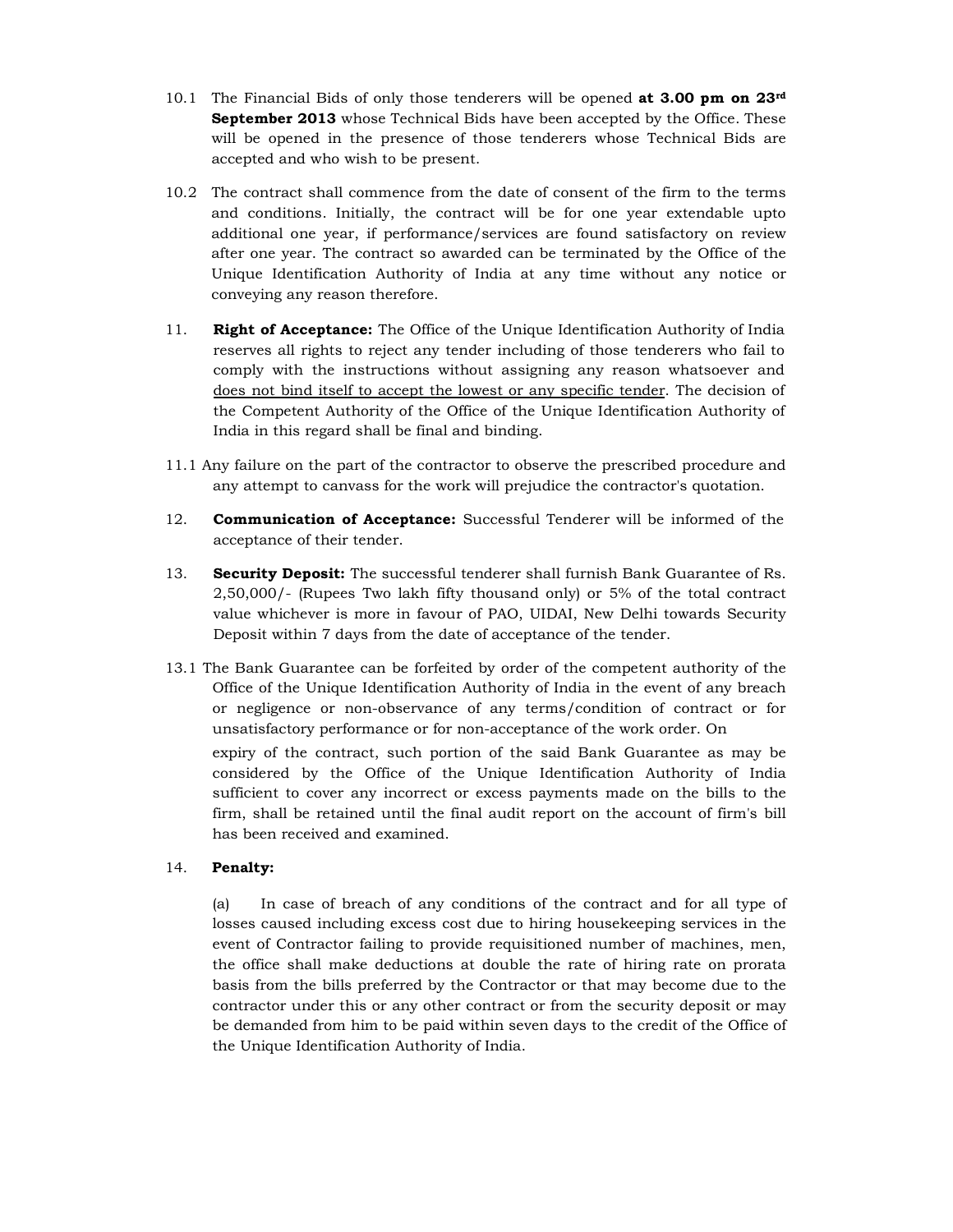(b) The powers of the Office of the Unique Identification Authority of India under this condition shall in no way affect or prejudice the powers in certain events to terminate the contract vested in him as herein provided nor forfeiture of deposit mentioned under clause 13 above.

(c) Upon found responsible for loss of the UIDAI property/equipment etc. the following penalties can be imposed on the Agency :

- i) Payment of salaries can be deducted commensurate with the quantum of loss
- ii) Make good the full loss caused to the UIDAI property/equipment due to negligence/ dereliction of duties
- iii) Suitable legal action will be taken

d) If any staff is found absent from duties without prior information/intimation, a penalty @ Rs 500/- per day per person will be imposed over and above the proposonate salary deduction.

- 15. **Disclaimer:** The near relatives of employees of the Office of the Unique Identification Authority of India are prohibited from participation in this tender. The near relatives for this purpose are defined as:
	- (a) Members of a Hindu Undivided Family.
	- (b) Their husband or wife.
	- (c) The one is related to the other in the manner as father, mother, son(s), son's wife (daughter-in-law), daughter(s) & daughter's husband (son-inlaw), brother(s) & brother's wife, sister(s) and sister's husband (brotherin-law).

#### 16. Breach of Terms and Conditions:

In case of breach of any of terms and conditions mentioned above, the Competent Authority will have the right to cancel the work order without assigning any reason thereof, and nothing will be payable by this Department in that event and the security deposit in the form of performance Bank Guarantee shall be encashed.

17. **Sub-letting of Work:** The firm shall not assign or sublet the work or any part of it to any other person or party.

#### 18. The tender is not transferable.

#### 19. Terms of payment:

- 19.1 No payment shall be made in advance nor any loan from any bank or financial institution recommended on the basis of the order of award of work.
- 19.2 The contractor shall submit the bill at each stage/in the first week of following month in respect of previous month (in case of monthly payments) for sanction of the amount of bill and passing the bill for payment.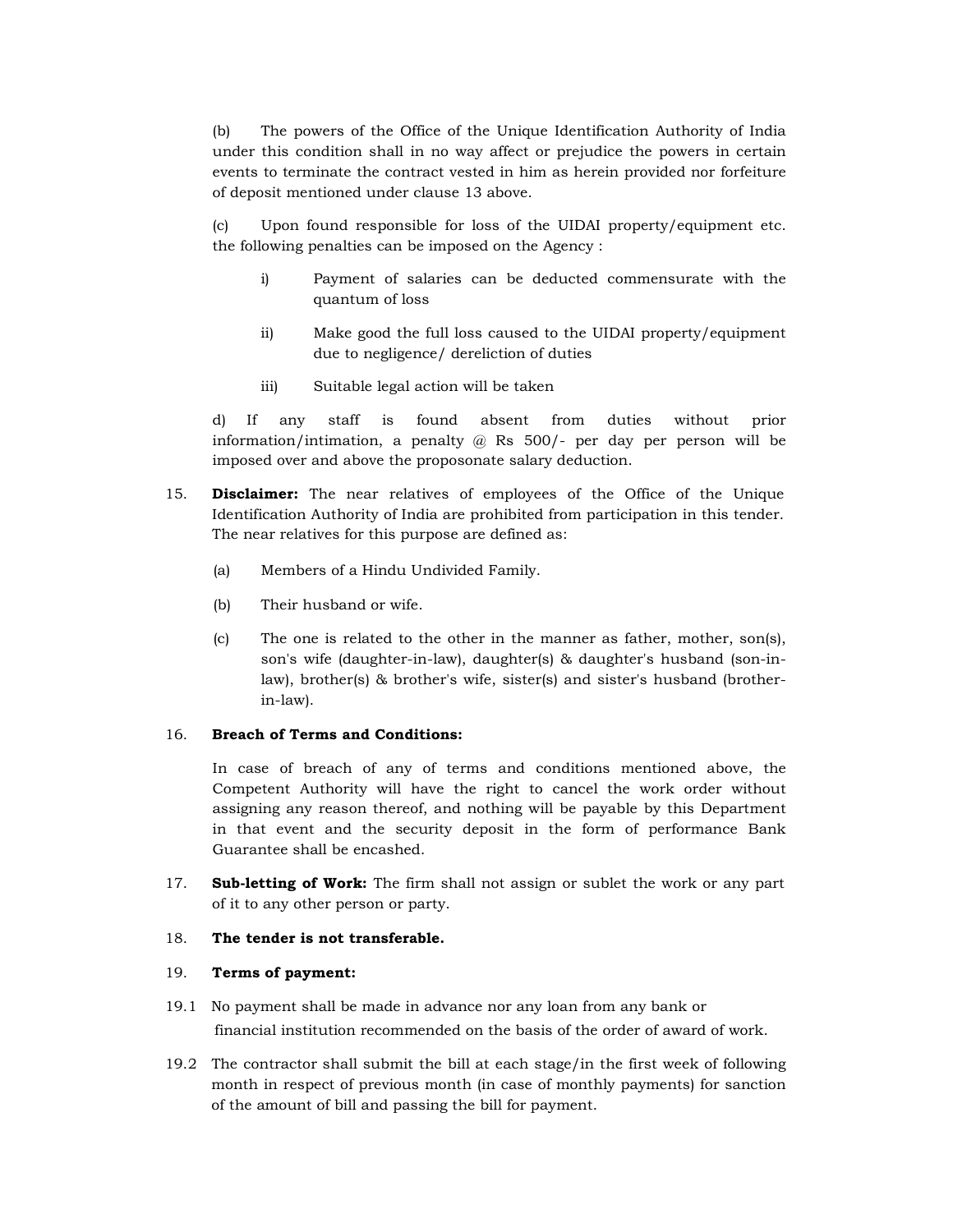19.3 All payments shall be made by Electronic Clearing System ( ECS) or E-payment only.

- 19.4 Office of the Unique Identification Authority of India shall be at liberty to withhold any of the payments in full or in part subject to recovery of penalties mentioned in preceding para.
- 19.5 The term 'payment' mentioned in this para includes all types of payment due to the contractor arising on account of this contract excluding Earnest Money and Security Deposit governed by the separate clauses of the contract.

19.6 Payment will be made on monthly basis after furnishing certificate of satisfactory performance during the month issued by SO (Admin), UIDAI.

- 20. **Arbitration:** If any difference arises concerning this Agreement, its interpretation on the payment to be made there under, the same shall be settled by mutual consultations and negotiations. If attempts for conciliation do not yield any results within a period of 30 days, either of the parties may make a request to the other party for submission of the dispute for decision by an arbitral tribunal containing a Sole Arbitrator to be appointed by Office of the Unique Identification Authority of India. The provisions of Arbitration and Conciliation Act, 1996 and the rules framed thereunder and in force shall be applicable to such proceedings.
- 21. The contract may be awarded to the bidder whose grand total in  $(A+B+C+D)$  of annexure IV will be lowest subject to fulfillment of all other conditions stipulated in the tender document.

(Manoj Kumar) Deputy Director(Admin) UIDAI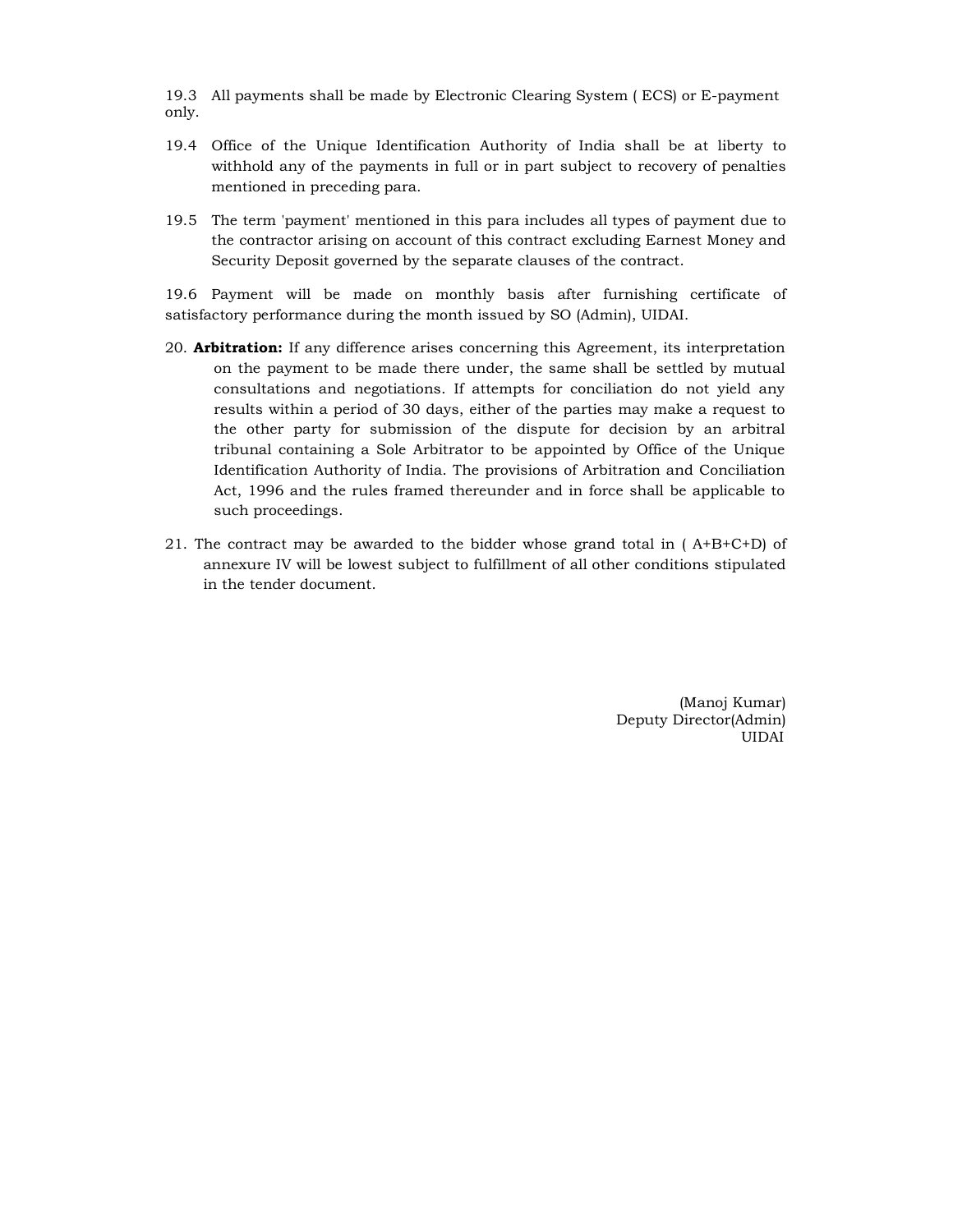Annuxure - II

#### UNIQUE IDENTIFICATION AUTHORITY OF INDIA

2nd Floor Tower I, Jeevan Bharati Building, Connaught Circus, New Delhi 110001

Tender No - A 12017/19/09-UIDAI Dated : 16 Aug 2013

#### PARAMETERS AND TECHNICAL SPECIFICATION FOR EXECUTING THE WORK

#### PART- I

#### PARAMETER AND TECHNICAL SPECIFICATIONS FOR EXECUTING THE WORK

- 1. (i) The firm should be a limited registered company. In case of partnership firms, a copy of the partnership agreement, or general power of attorney duly attested by a notary public, should be furnished on stamp paper duly sworn or affirmed by all the partners admitting execution of the partnership agreement or the general power of attorney. The attested copy of the certificate of registration of firm should be enclosed with the tender.
	- (ii) The firm should have minimum five years of experience of **providing the** mechanized housekeeping services to the reputed firms / organizations in Delhi / NCR region. Satisfactory Service Certificates from existing/past employers for the same period should be enclosed, in this regard with the Technical Bid.
	- (iii) Preference would be given to those firms who have rendered such services in the Government departments and Public sector companies of similar scale.
	- (v) The firm should have a minimum of 300 employees on their roll. Supporting proof thereof should be attached with the Technical Bid.
	- (vi) Income Tax payment certificates for the last 3 years should also be provided by the firm in the Technical Bid
	- (vii) The firm should preferably have operation on All India basis and have a registered office at Delhi/ NCR. Supporting proof thereof should also be attached in the Technical Bid.
	- (viii) The bidder should have a valid licence for providing pest control services
	- (ix) The firm should also furnish along with the quotation a financial statement / balance sheet of the previous year in respect of their firm as evidence in support of their claim towards financial stability in future.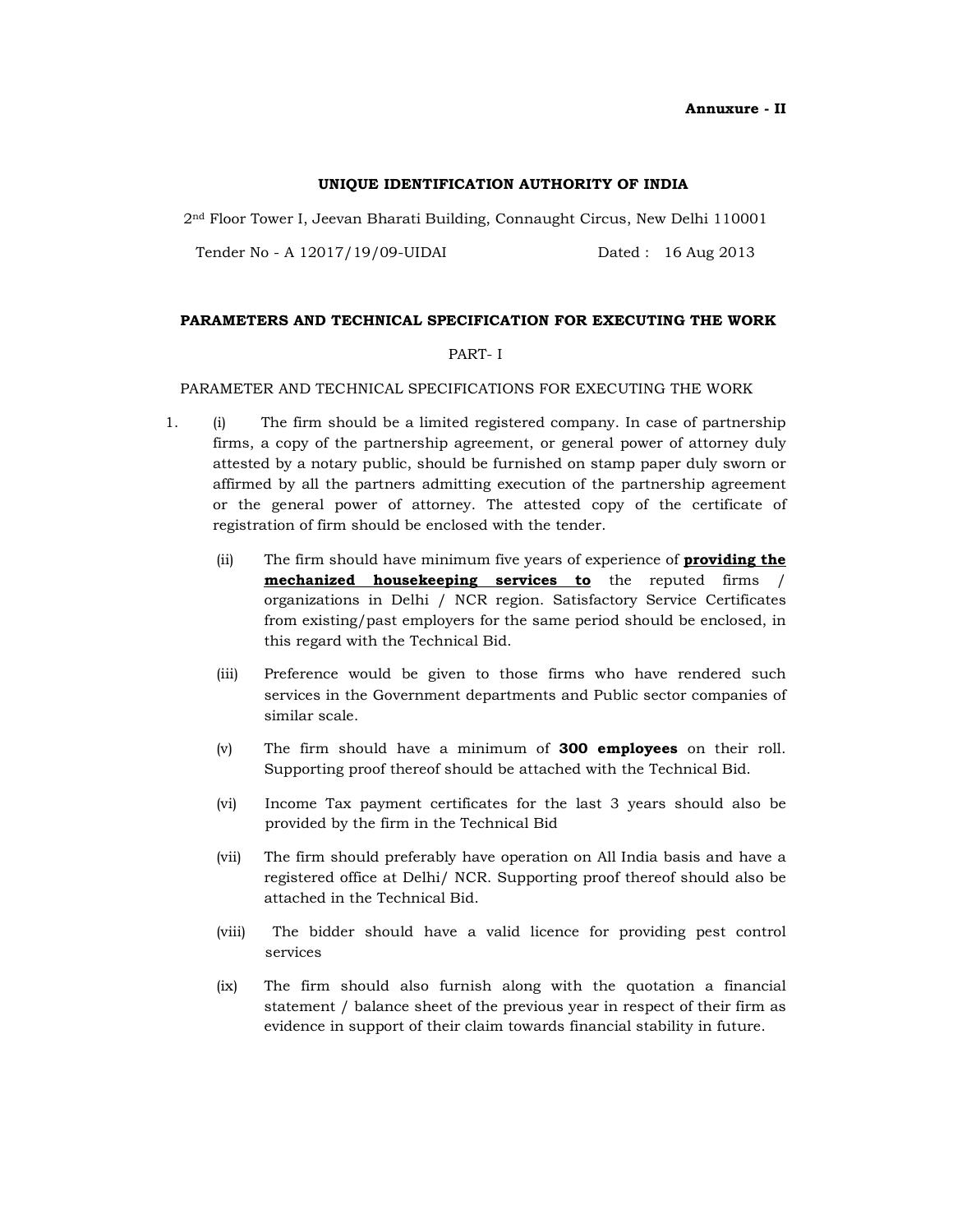- 2. (i) The firm should have a smart provision of Uniform, equipments and well supervised staff having proper identity Cards.
- (ii) The firm should be registered with EPF Commissioner. Supporting Registration Numbers / proof should also be provided.
- (iii) The firm should comply with the statutory provisions of the labour laws, minimum wages, bonus, Employee's State Insurance (ESI) etc. Registration certificates thereof should be furnished.
- (iv) Firms should have sufficient numbers of staff in back office also in order to replace / provide additional staff as and when required

3. It will be the sole responsibility of the firm to maintain the housekeeping job of cleaning and maintenance of this office building of UIDAI at Jeevan Bharati Building, Connaught Circus, New Delhi 110001. All the required machines / equipments, necessary for cleaning etc. shall be used by the firm in the office on regular basis.

(i) It shall be mandatory for the firm to provide a complete set of machineries, like, automatic machinery for cleaning floors, machinery for fagade cleaning, machinery for cleaning glass / window panel / window glass, machinery for cleaning wash room, vacuum cleaners, polishing machines, in this office.

- (ii)The firm should ensure that they must use brand new machines, of reputed brands, for the mechanized housekeeping services in this office. Failure to do so will result in termination at the contract and the decision of the competent authority of this office shall be final.
- (iii)The firm should also have in possession of the machineries of the latest brand which have been used for mechanized housekeeping services elsewhere. Supporting proof, thereof, should be attached.
- (iv)The following machineries are required to be provided by the firm for the mechanized housekeeping services, with the preferred technical details as given against each. The following machineries / equipment are required to be provided by the firm for the mechanized housekeeping services,

| <b>Machines</b>                                                                   |
|-----------------------------------------------------------------------------------|
| Heavy duty Auto floor Scrubber & Drier                                            |
| for Floor scrubbing in the Corridor areas thru machines which can scrub and dry   |
| in a single pass and is capable to reaching up to wall surface. The unit          |
| recommended to be of low sound level and high productivity apart from being       |
| maneuverability                                                                   |
| <b>Single Disc Scrubber</b> for                                                   |
| Periodical deep cleaning of toilets and also buffing of wooden & marble floors to |
| maintain a good shiny surface                                                     |
| Wet & dry Vacuum Cleaner for                                                      |
| Wet pick up of slurry as a back up to single disc unit                            |
| Silent Dry vacuum Cleaner of                                                      |
| carpets and also dedusting needs as well as cleaning of cobwebs                   |
| <b>Telescopic Rod</b>                                                             |
| a) (6 mtr hight)                                                                  |
| b) $(3 \text{ mtr high})$                                                         |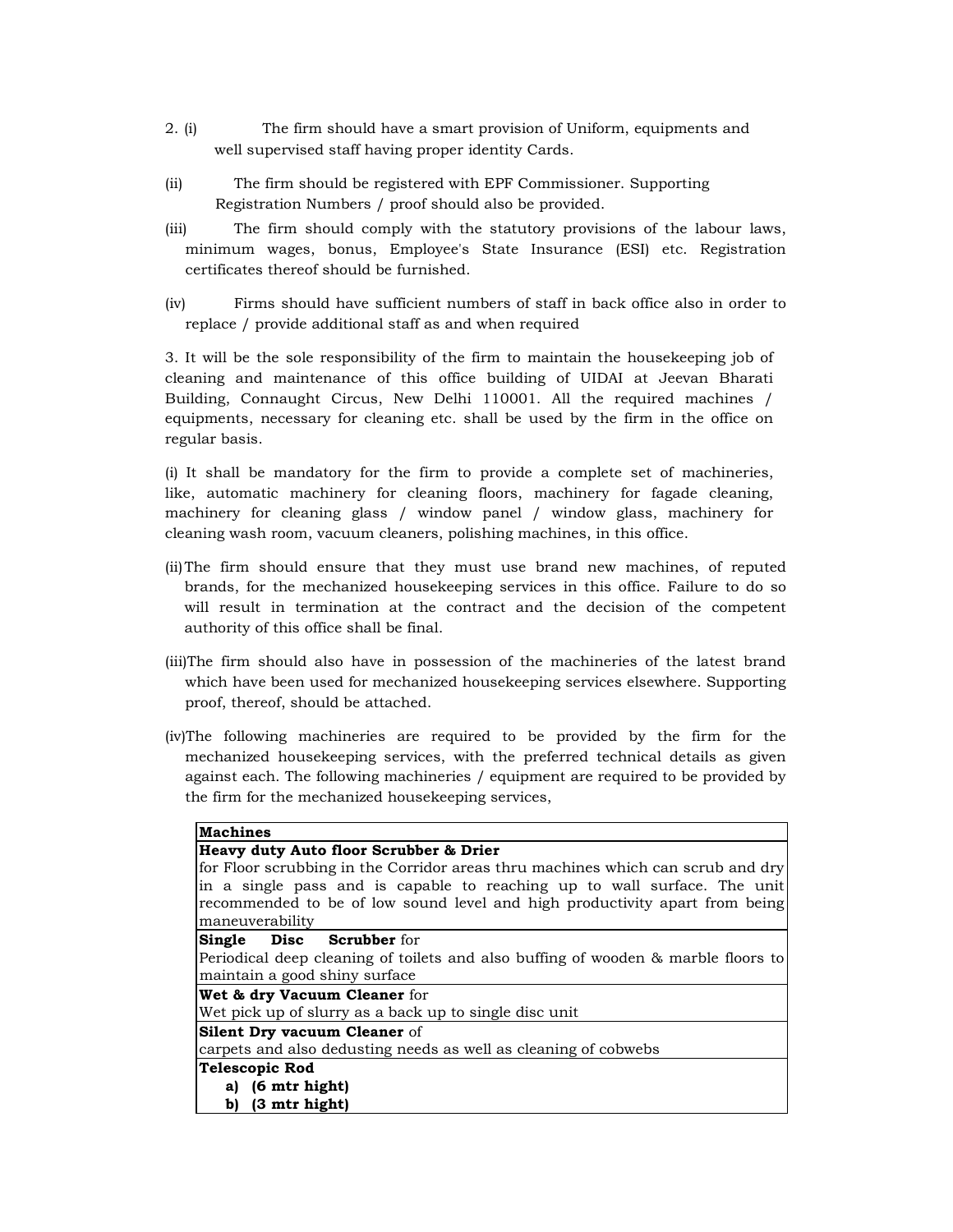(v ) The firm should have plumbers at their roll.

- 4. While the office of the Unique Identification Authority of India has a regular requirement for hiring of housekeeping staff for the office space of this office, it shall have the right not to utilize the services at all or at any time for any period without giving any notice. The office will also reserve the right to hire the housekeeping services from any other firms of such nature even during the period of contract. Revision of rates will not be entertained during the period of contract.
- 5. Rates once finalized for hiring of the machines / equipments will be fixed at least for a period of one year. Upward change in rates will not be considered in this case due to any reasons.

(Manoj Kumar) Deputy Director (Admin) UIDAI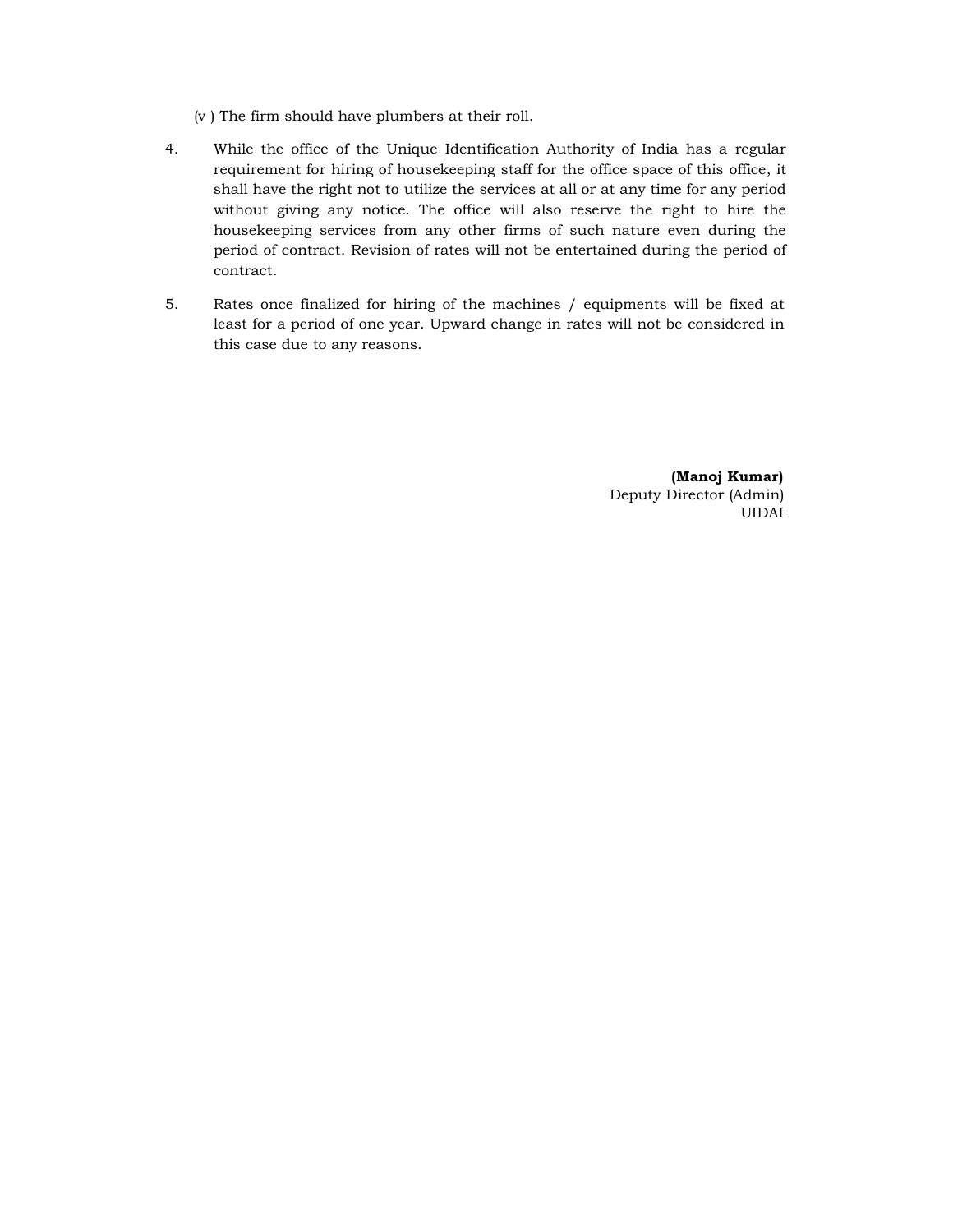## UNIQUE IDENTIFICATION AUTHORITY OF INDIA

2nd Floor Tower I, Jeevan Bharati Building, Connaught Circus, New Delhi 110001

Tender No - A 12017/19/09-UIDAI Dated:

## TENDER FORM-1 TECHNICAL INFORMATION AND UNDERTAKING

| 1.  | Name of the                                                                        |  |  |  |  |
|-----|------------------------------------------------------------------------------------|--|--|--|--|
| 2.  | Tenderer/Concern:<br>Address (with Tel. & Mob.                                     |  |  |  |  |
|     | $No.$ :                                                                            |  |  |  |  |
| 3.  | Nature of the concern:                                                             |  |  |  |  |
|     | (i.e. Partnership firm or a Limited Company or a Government Department or a Public |  |  |  |  |
|     | Sector Organisation)                                                               |  |  |  |  |
| 4.  | Registration Number of Tenderer/ Concern:                                          |  |  |  |  |
|     | (Attested photocopy of registration should be                                      |  |  |  |  |
|     | attached) (Page no ________)                                                       |  |  |  |  |
|     |                                                                                    |  |  |  |  |
| 5.  | PAN Number of Tenderer/ Concern:                                                   |  |  |  |  |
|     | (Attested copy should be attached)                                                 |  |  |  |  |
|     | $(Page no \_\_$                                                                    |  |  |  |  |
| 6.  | Demand Draft No. dated From bank name                                              |  |  |  |  |
|     | Amounting to Rs. 50,000/-as Earnest Money Deposit                                  |  |  |  |  |
|     |                                                                                    |  |  |  |  |
|     | Demand Draft nos dated from bank name                                              |  |  |  |  |
|     | Amounting to Rs 1000/- as Tender fees                                              |  |  |  |  |
|     |                                                                                    |  |  |  |  |
| 7.  | Whether firm has more than five years of experience<br>YES / NO                    |  |  |  |  |
| 8.1 | If yes, supporting proof from the existing / past employer attached YES / NO       |  |  |  |  |
|     | $(Page no __ to __)$                                                               |  |  |  |  |
| 8.2 | List of Important Organisations with address and Telephone number to whom          |  |  |  |  |
|     | housekeeping services have been provided during the last five years with period of |  |  |  |  |
|     | contract is enclosed (Summary may be enclosed on separate sheets for each contract |  |  |  |  |
|     | and period and amount of contract; remarks/observations/appreciation of the        |  |  |  |  |
|     | organization for whom the work was conducted; and any other information considered |  |  |  |  |
|     | important by tenderer). (Page no                                                   |  |  |  |  |
| 9.  | YES / NO<br>Income Tax Payment Certificate attached                                |  |  |  |  |
|     | If yes (Page no _______ to _______)                                                |  |  |  |  |
| 10. | Whether firm has smart provision of uniforms, identity cards YES/NO                |  |  |  |  |
|     |                                                                                    |  |  |  |  |
| 11. | Registration Number of ESIC:                                                       |  |  |  |  |
|     | (Attested photocopy of registration should be attached)<br>$(Page no \_)$          |  |  |  |  |
|     |                                                                                    |  |  |  |  |

(See Clause 6 of Annexure-II of this Tender Document)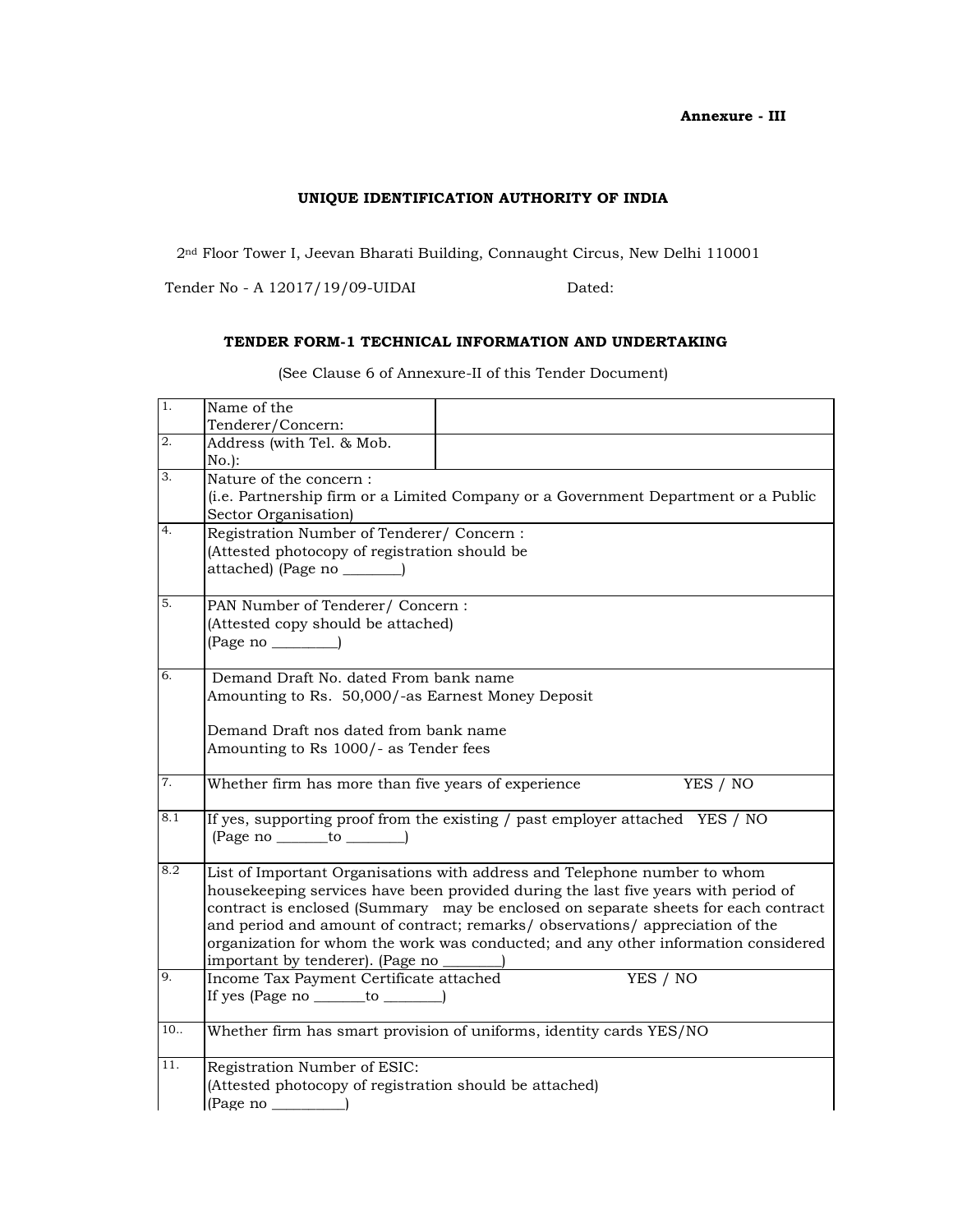| 12.   | Registration Number of EPFO:                                                        |        |  |
|-------|-------------------------------------------------------------------------------------|--------|--|
|       | (Attested photocopy of registration should be                                       |        |  |
|       | attached) (page no ________)                                                        |        |  |
| 13.   | Whether the Company owns manpower a minimum of 300                                  | YES/NO |  |
| 13.1  | If yes, supporting proof attached                                                   | YES/NO |  |
|       | (Page no                                                                            |        |  |
| 14.   | Whether the company operates on All India basis                                     | YES/NO |  |
| 14.1. | If yes, supporting proof attached                                                   | YES/NO |  |
|       | (Page No <sub>______</sub> to ____                                                  |        |  |
| 15    | Financial Statement in support attached                                             | YES/NO |  |
|       | $(page \_\_to$                                                                      |        |  |
| 16.   | Whether firm owns all the machineries as stated in Clause $3(iv)$ of Annexure-III : |        |  |
|       | YES / NO                                                                            |        |  |
|       |                                                                                     |        |  |

17. Any other information important in the opinion of the tenderer.

# Dated :

(Dated Signature of Tenderer

At :

with stamps of the firm)

## UNDERTAKING

1. I/ We undertake that I/ we have carefully studied all the terms and conditions and understood the parameters of the proposed work of the office of unique Identification Authority of India and shall abide by them.

2. I/ We also undertake that I/ We have understood "Parameters and Technical Specifications for conducting the Work" mentioned in Annexure-II of the Tender No. No12017/19/09 and shall conduct the work strictly as per these "Parameters and Technical Specifications for conducting the work"

3. I/ We hereby certify that none of my relative(s) as defined in disclaimer clause of Annexure-I is/ are employed in UIDAI office.

4. I/ We further undertake that the information given in this tender are true and correct in all respect and we hold the responsibility for the same.

Dated: \_\_\_\_\_\_\_\_\_\_\_\_\_\_ (Dated Signature of Tenderer

At: \_\_\_\_\_\_\_\_\_\_\_\_\_\_\_\_\_\_ with stamps of the firm)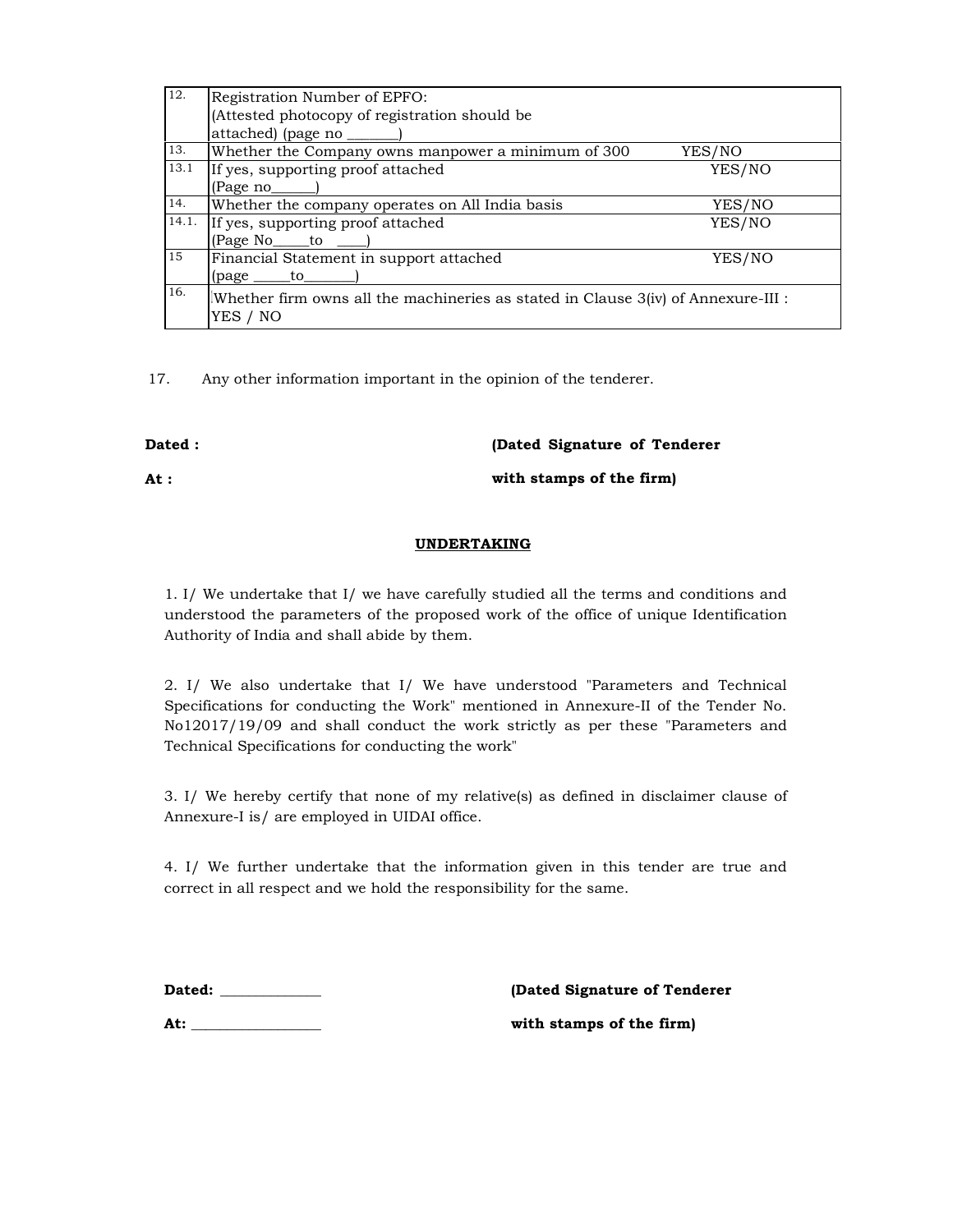ANNEXURE-IV

## UNIQUE IDENTIFICATION AUTHORITY OF INDIA

2nd Floor Tower I, Jeevan Bharati Building, Connaught Circus, New Delhi 110001

Tender No A 12017/19/09-UIDAI Dated :

# TENDER FORM-2 Financial Information

(See Clause 7 of Annexure-II of this Tender Document)

1. Rate of machines, men and cleaning material should be quoted by the firm clearly for details given below.

## A) Rental of Machines / equipments (monthly)

| S1.<br>No. | <b>Machines</b>                                                                                                                                                                                                                                                                                                                  | <b>Brand</b><br>Name | No of<br><b>Machines</b><br>required | Unit<br>Rate | Total<br>Amount<br>quoted |
|------------|----------------------------------------------------------------------------------------------------------------------------------------------------------------------------------------------------------------------------------------------------------------------------------------------------------------------------------|----------------------|--------------------------------------|--------------|---------------------------|
| (i)        | Heavy duty Auto floor Scrubber &<br><b>Drier</b><br>for Floor scrubbing in the Corridor<br>areas thru machines which can<br>scrub and dry in a single pass and is<br>capable to reaching up to wall<br>surface. The unit recommended to<br>be of low sound level and high<br>productivity apart from<br>being<br>maneuverability |                      | 01                                   |              |                           |
| (ii)       | Single Disc Scrubber for<br>Periodical deep cleaning of toilets<br>and also buffing of wooden & marble<br>floors to maintain a good shiny<br>surface                                                                                                                                                                             |                      | 02                                   |              |                           |
| (iii)      | Wet & dry Vacuum Cleaner for<br>Wet pick up of slurry as a back up<br>to single disc unit                                                                                                                                                                                                                                        |                      | 02                                   |              |                           |
| (iv)       | <b>Silent Dry vacuum Cleaner of</b><br>carpets and also dedusting needs as<br>well as cleaning of cobwebs                                                                                                                                                                                                                        |                      | 01                                   |              |                           |
| v)         | <b>Telescopic Rod</b><br>a) (6 mtr hight)<br>(3 mtr hight)<br>b)                                                                                                                                                                                                                                                                 |                      | 01<br>01                             |              |                           |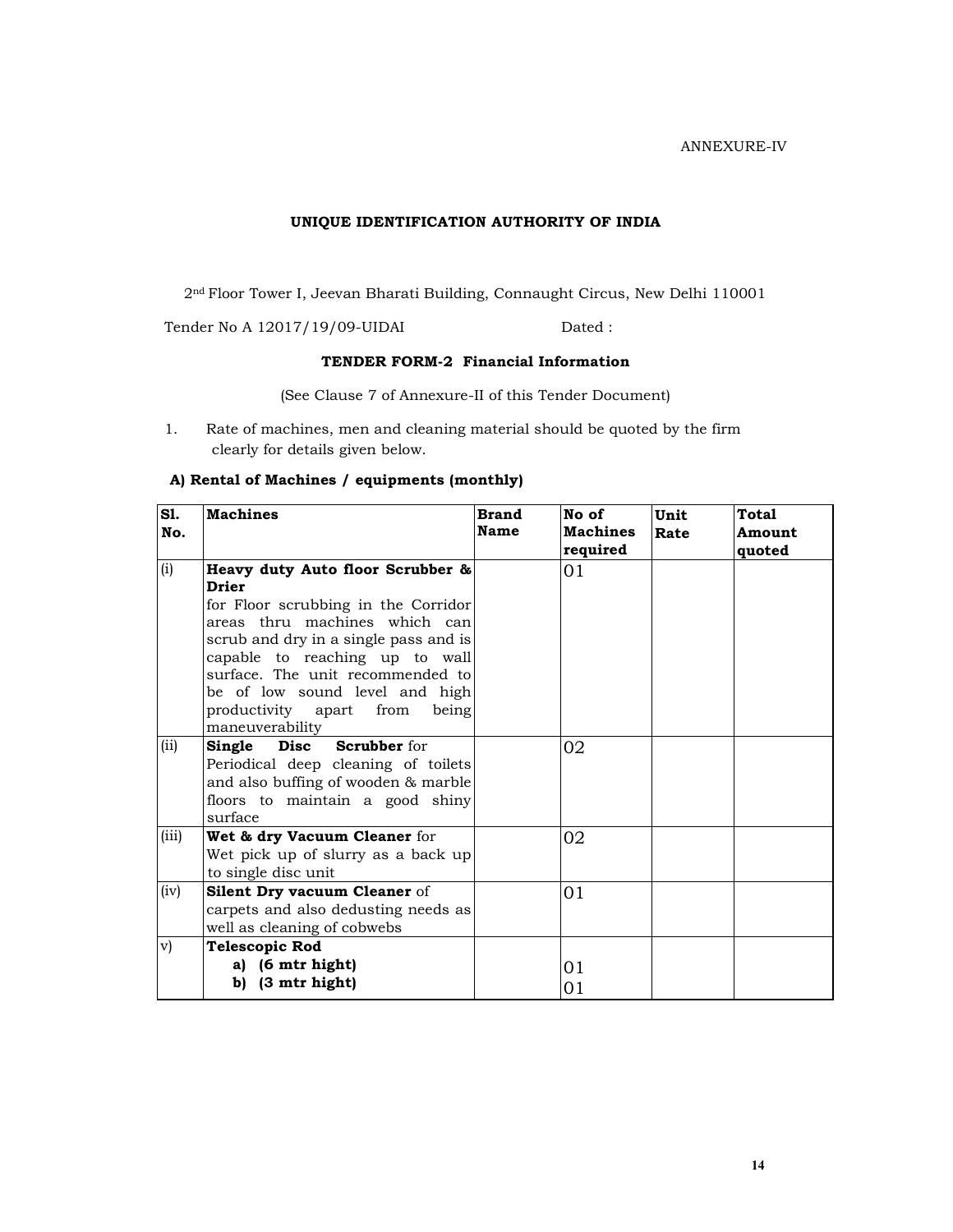# B) Housekeeping staff (monthly)

| <b>Particulars</b>                                                                                                                                        | Required<br><b>staff</b> | <b>Unit Rate</b> | Amount<br>quoted |
|-----------------------------------------------------------------------------------------------------------------------------------------------------------|--------------------------|------------------|------------------|
| Housekeeping Supervisors (in the category<br>Semi-Skilled defined in the Minimum Wage<br>Act, 1948 in the NCT of Delhi)                                   | $103$ nos                |                  |                  |
| Housekeeping staff (For 8 Hrs $\&$ 26 days) 18 nos<br>(in the category Unskilled defined in the<br>Minimum Wage Act, 1948 in the NCT of Delhi) 03(women)} | $(15 \text{ (men)}$      |                  |                  |
| Plumber (Once a week)                                                                                                                                     | $01$ no                  |                  |                  |
| Other administrative cost                                                                                                                                 |                          |                  |                  |
| <b>Total</b>                                                                                                                                              |                          |                  |                  |

# C) List of toiletries / dispensers (Per month)

| Sl.no          | Chemical                 | Preferred Brand / any                                              | Quantity                    | Rate | Total |
|----------------|--------------------------|--------------------------------------------------------------------|-----------------------------|------|-------|
|                | Description              | other brand (please                                                |                             |      |       |
|                |                          | specify name)                                                      |                             |      |       |
| 1              | Glass Cleaner            | Collin, Sparkleen, Ecolab                                          | 30 Nos                      |      |       |
| $\overline{2}$ | Floor cleaner            | Sparkleen, Ecolab                                                  | 30 Ltr                      |      |       |
| 3              | Toilet cleaner           | Harpic, Sparkleen, Ecolab                                          | 30 Nos                      |      |       |
| $\overline{4}$ | Multipurpose cleaner     | Sparkleen, Ecolab                                                  | 15 <sub>ctr</sub><br>Cane   |      |       |
| 5              | Hand wash                | Dettol, Sparkleen, Ecolab                                          | 30 Ltr                      |      |       |
| 6              | Scented Tissue<br>papers | Wintex/Daffodil Tissue Box                                         | 36 Box                      |      |       |
| 8              | Toilet papers            | Kimberly Clark Jumbo roll<br>dispenser                             | 45 Roll                     |      |       |
| 9              | Air freshener            | <b>AIRWICK</b>                                                     | 24 Nos                      |      |       |
| 10             | Tile scale remover       | Sparkleen, Ecolab                                                  | 5 Ltr                       |      |       |
| 11             | Other Materials          | Broom, pochha, duster, surf,<br>vim, odonil, sanitary cubes<br>etc | Approx/<br>per month<br>L/S |      |       |
|                |                          | Total                                                              |                             |      |       |